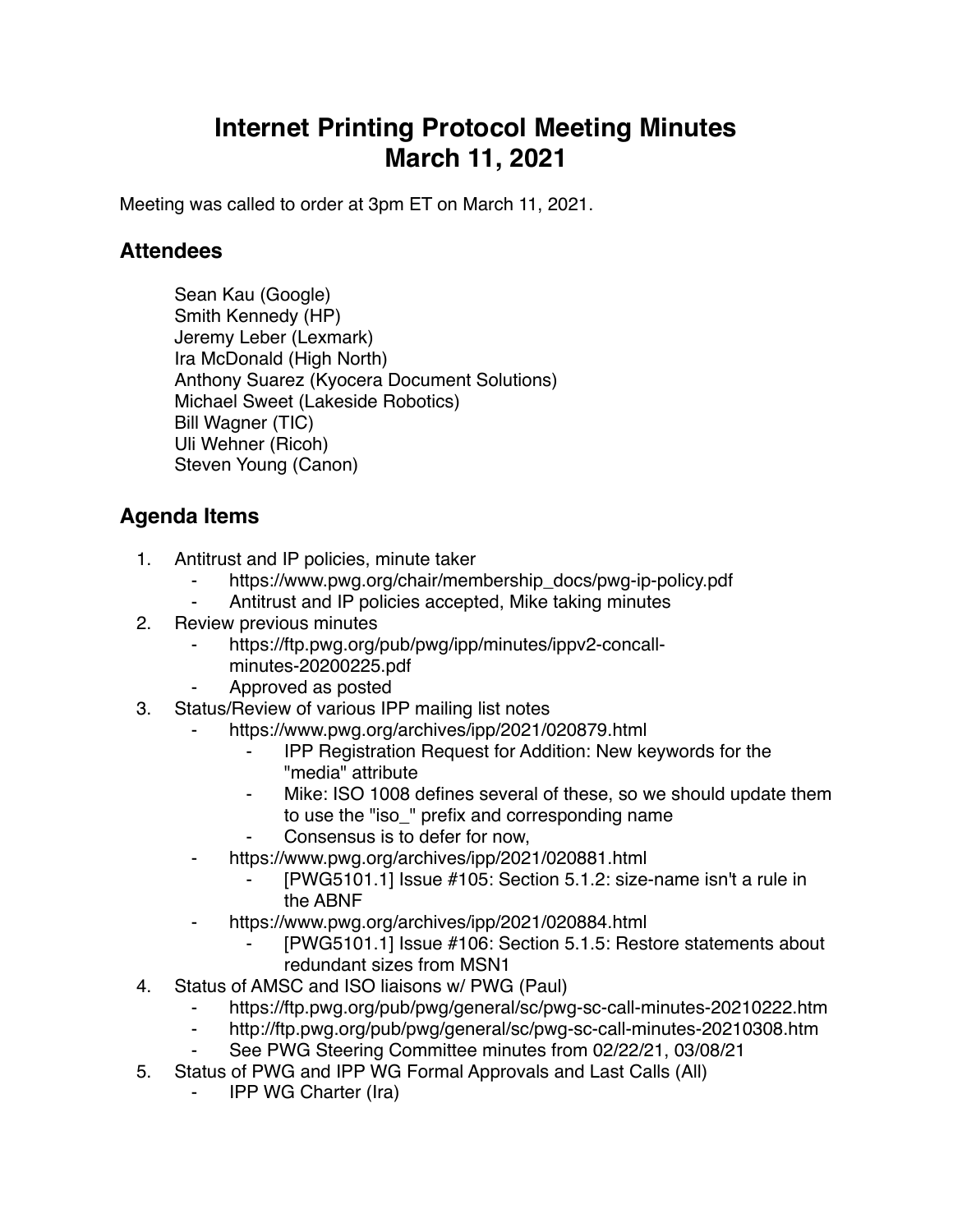- ⁃ https://www.pwg.org/archives/ipp/2021/020887.html
- ⁃ https://ftp.pwg.org/pub/pwg/ipp/wd/wd-ipp-charter-20210309-rev.pdf
- Stable draft for new work items
- ⁃ IPP WG Last Call started 01/06/21 ended 01/22/21
- ⁃ PWG Call for Objections started 02/01/21 ended 02/26/21
- One set of comments, but not a formal objection on 02/19/21
- New Stable draft posted on 03/09/21 with added potential projects
- IPP WG review required and then a second PWG Call for **Objections**
- ⁃ Schedule PWG approval in Q2 2021
- Action: Ira to start a PWG Call for Objections of the updated IPP charter
- 6. Review of IPP Finishings v3.0 (Smith)
	- https://ftp.pwg.org/pub/pwg/ipp/wd/wd-ippfinishings30-20210311-rev.pdf
	- ⁃ Interim draft for Major update
	- ⁃ IPP WG review 25 February 2021
	- ⁃ Smith sent IPP Finishings 3.0 draft with previous draft's changes accepted
	- ⁃ Review new v3.0 draft to be posted this week
	- ⁃ Schedule Prototype draft in Q2 2021
	- ⁃ Section 5.2.1:
		- ⁃ "strings for all VENDOR UNIQUE ..." (instead of unregistered)
	- ⁃ Global: "This REQUIRED member attribute" for all of the sub-member attributes for baling, binding, etc.
	- Section 5.2.7 (imposition-template):
		- ⁃ "A Printer provides this member attribute ..." (declarative)
		- ⁃ "A Client MUST NOT supply this member attribute in the "finishingscol" Job Template attribute.
		- Move to finishings-col-database, reference in finishings-col-ready
	- Section 5.2.9 (media-sheets-supported):
		- "A Printer provides this member attribute..."
		- ⁃ Move to finishings-col-database definition, reference in finishingscol-ready.
	- Global: Normalize the language in each of the finishing subsubsections
	- Section 5.3:
		- ⁃ Line 1304: A Printer MUST support...
		- Line 1308: A Client includes the ... when:
	- Section 11.x:
		- "in the following LOCATION"
		- Action: Mike to update the template to say "in the following LOCATION" for registrations
		- Net-ASCII vs. Net-Unicode comments: visible/printable US ASCII
	- Section 11.4: Nuke it
- 7. Review of IPP 2.0, 2.1, and 2.2 Update (Mike/Ira)
	- https://github.com/istopwg/ippsample/wiki/Planned-PWG-Errata-Updates
	- ⁃ https://ftp.pwg.org/pub/pwg/ipp/wd/wd-ippbase23-20210211.pdf
	- Major update for a PWG Standard
	- ⁃ PWG discussion at PWG Virtual F2F in February 2021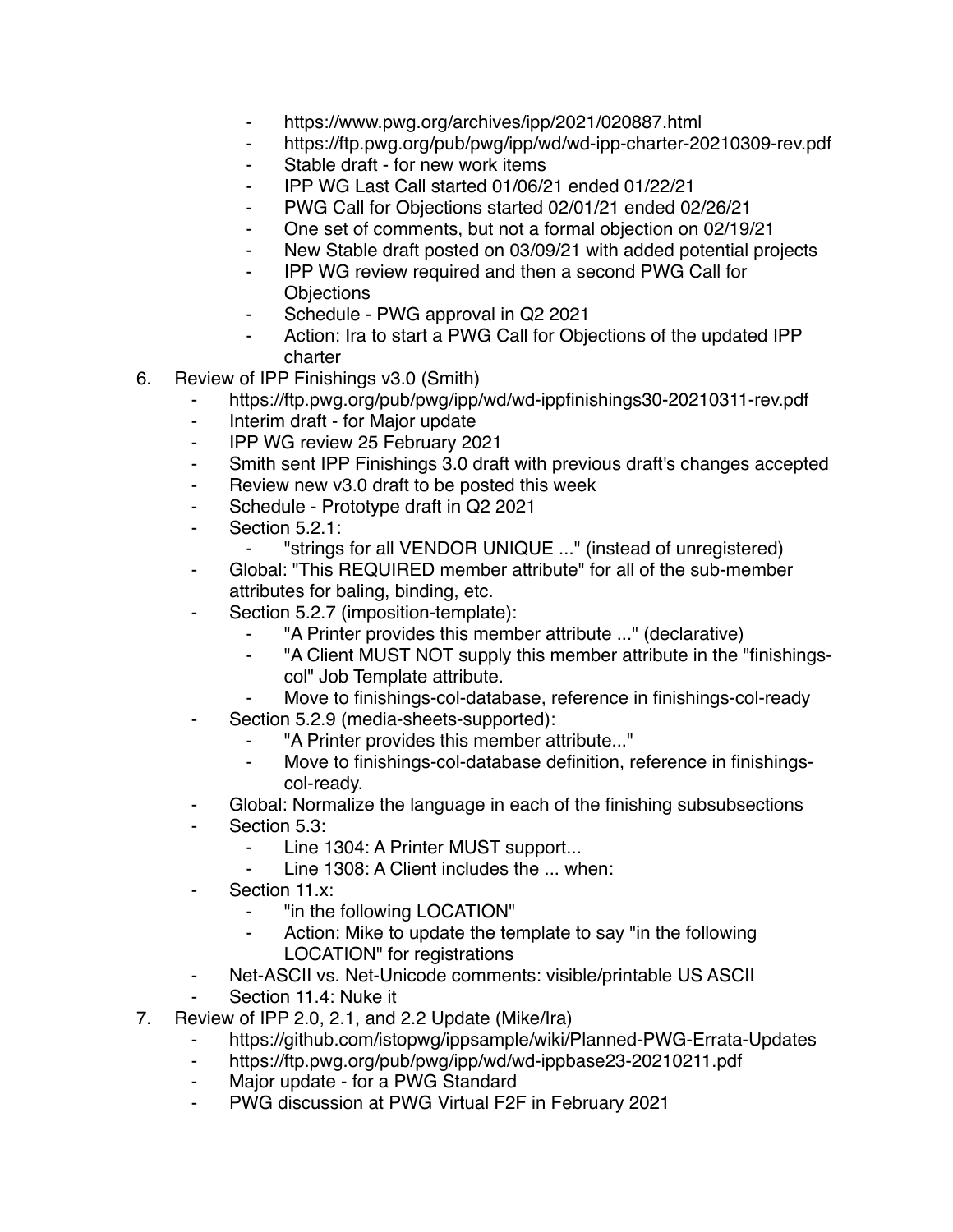- Schedule Interim draft in Q2 2021
- Title: Internet Printing Protocol/2.x 4th Edition (BASE)
- Section 1:
	- ⁃ Move/delete 1.x sections on protocol levels to the later sections for these versions
	- Make sure model identified the protocol versions as having specific/ coarse conformance requirements/levels.
- Section 3.2:
	- Maybe add other references when the 1.x sections are moved around
- Section 3.2.1:
	- ⁃ Reword a better home/workgroup printing use case.
- Add a new Section 4 model
	- ⁃ 4.1 talks about IPP/1.1 (STD92)
	- ⁃ 4.x talk about IPP/2.x
	- Add an informative reference to IPP Everywhere that notes that it falls between IPP/2.0 and IPP/2.1 in core IPP requirements
- Section 4:
	- ⁃ IPP/2.x Requirements
	- ⁃ "requires support for all of the ..." (reword)
- Section 4.x:
	- ⁃ IPP/2.x Requirements (instead of Standards)
	- **MUST** conform to
	- ⁃ SHOULD conform to
- ⁃ Section 4.1:
	- ⁃ Finishings 3.0
- Section 4.2:
	- ⁃ Add bullet for IPP/2.0 requirements
- Section 4.3:
	- Add bullets for iPP/2.0 and IPP/2.1 requirements
- Stopped at end of section 4

## **Next Steps / Open Actions**

- Next conference calls March 25 and April 8, 2021 at 3pm EST
- Action: Ira to start a PWG Call for Objections of the updated IPP charter
- Action: Mike to update the template to say "in the following LOCATION" for registrations
- Action: Mike and Ira to come up with standard terminology for Job Template and Printer Description attribute descriptions (PENDING)
- Action: Mike to update templates to include attribute naming examples (PENDING)
- Action: Mike to move job-phone-xxx and job-recipient-xxx from EPX to PPX (PENDING)
- Action: Smith to review current print quality wiki page (PENDING)
- Action: Mike, Ira, and Smith to develop IPP Everywhere value proposition content